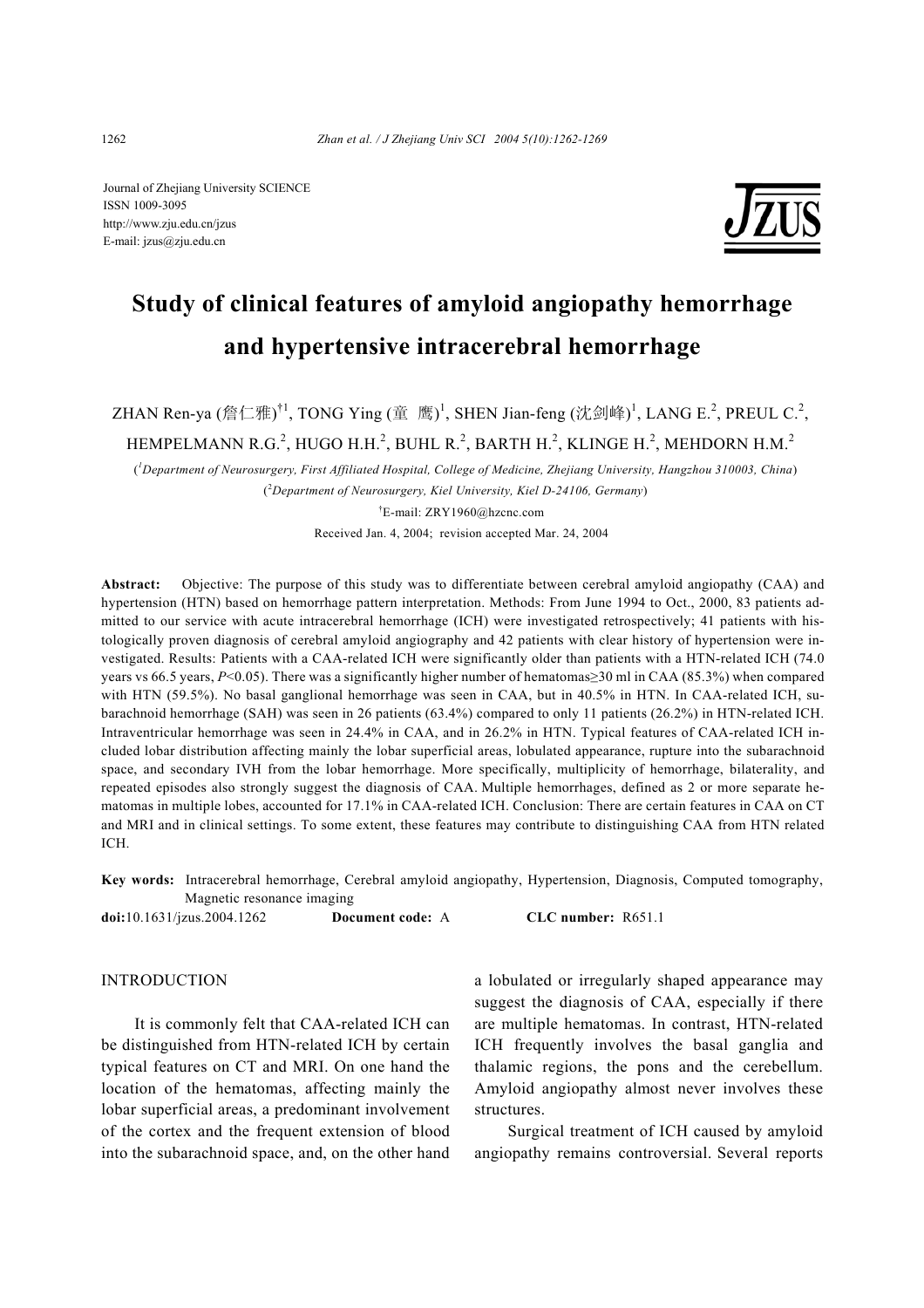indicated that surgery of CAA-related hematomas often involve difficulties in controlling intraoperative bleeding. In addition the possibility of recurrent postoperative hemorrhage is increased in patients with CAA-related hemorrhage. It would therefore be desirable to distinguish between CAA and HTN-related hemorrhage, ideally before surgery, based on neuroimaging. The purpose of this study was to investigate clinical features of amyloid angiopathy hemorrhage and hypertensive intracerebral hemorrhage.

## **METHODS**

Eighty-three patients who were treated with an acute CAA or HTN-related ICH from Jun. 1994 to Oct. 2000 were investigated. All clinical records and their CT scans or MRI were reviewed and analyzed regarding age, gender, and presence of ICH.

Group I, the CAA group, consisted of 41 patients with CAA-related ICH; 17 patients (41.5%) had a history of HTN in this group. Microsurgical hematoma evacuation was done in all CAA patients and CAA was histopathologically confirmed as the cause of hemorrhage by brain tissue specimens which were obtained from the tissue adjacent to the hemorrhage. Hematoma evacuation was performed for the following indications: significant mass effect; non-eloquent brain region; favorable prognostic factors such as no or minor accompanying disease; and acute deterioration.

Group II, the HTN group, consisted of 42 patients with HTN-related ICH; HTN was considered present if there was a clear history of HTN documented in the admission note. If such diagnosis was not known upon admission but later confirmed by the patient's general practitioner, or if the diagnosis of HTN was previously unknown and the patient was discharged with antihypertensive medication. Hematoma evacuation was done using open microsurgical techniques in 59.5% of HTN patients (*n*=25) and a histopathological diagnosis excluding CAA was obtained.

The location of each hematoma was defined

according to the lobe in which it was predominantly located. Its location was classified as lobar (frontal; parietal; occipital; temporal), basal ganlionic/thalamic or cerebellar. For cases of multiple lobar hemorrhages, which was defined as two or more separate hemorrhages in multiple lobes, the largest hematoma was examined. Hematomas were graded as "small" if they were smaller than 30 ml, "medium" if they were equal to or larger than 30 ml but smaller than 60 ml, and "large" if they were equal to or larger than 60 ml. Their shapes were arbitrarily described as round, lobular, or irregular. The presence of subarachnoid hemorrhage (SAH) and intraventricular hemorrhage (IVH) was also documented.

A statistically significant difference between CAA-related ICH and HTN-related ICH was observed for the following variables: 1) age; 2) hematoma locations; 3) hematoma shape; 4) hematoma size; 5) subarachnoid extension of the hematoma with secondary SAH; 6) intraventricular extension of the hematoma with secondary IVH. Chi-square test was used for statistical analysis. Probability values of <0.05 were considered statistically significant.

## RESULTS

#### **Age and gender**

For both groups, there were 37 male and 46 female patients with age ranging from 44 years to 90 years, mean of 69.2±11.9 years. In group I, there were 20 male and 21 female patients with age ranging from 53 years to 90 years, mean of 74.0±8.0 years. In group II, there were 17 male and 25 female patients with age ranging from 44 years to 83 years, mean of 66.5±9.5 years. Patients in the CAA-related ICH group were significantly older than the HTN-related ICH group  $(P<0.05)$  (Table 1).

#### **Location**

In group I, hematomas were mainly classified as lobar hemorrhage (*n*=39, 95.1%); 14 hematomas (34.1%) were located in the parietal lobe, 12 hema-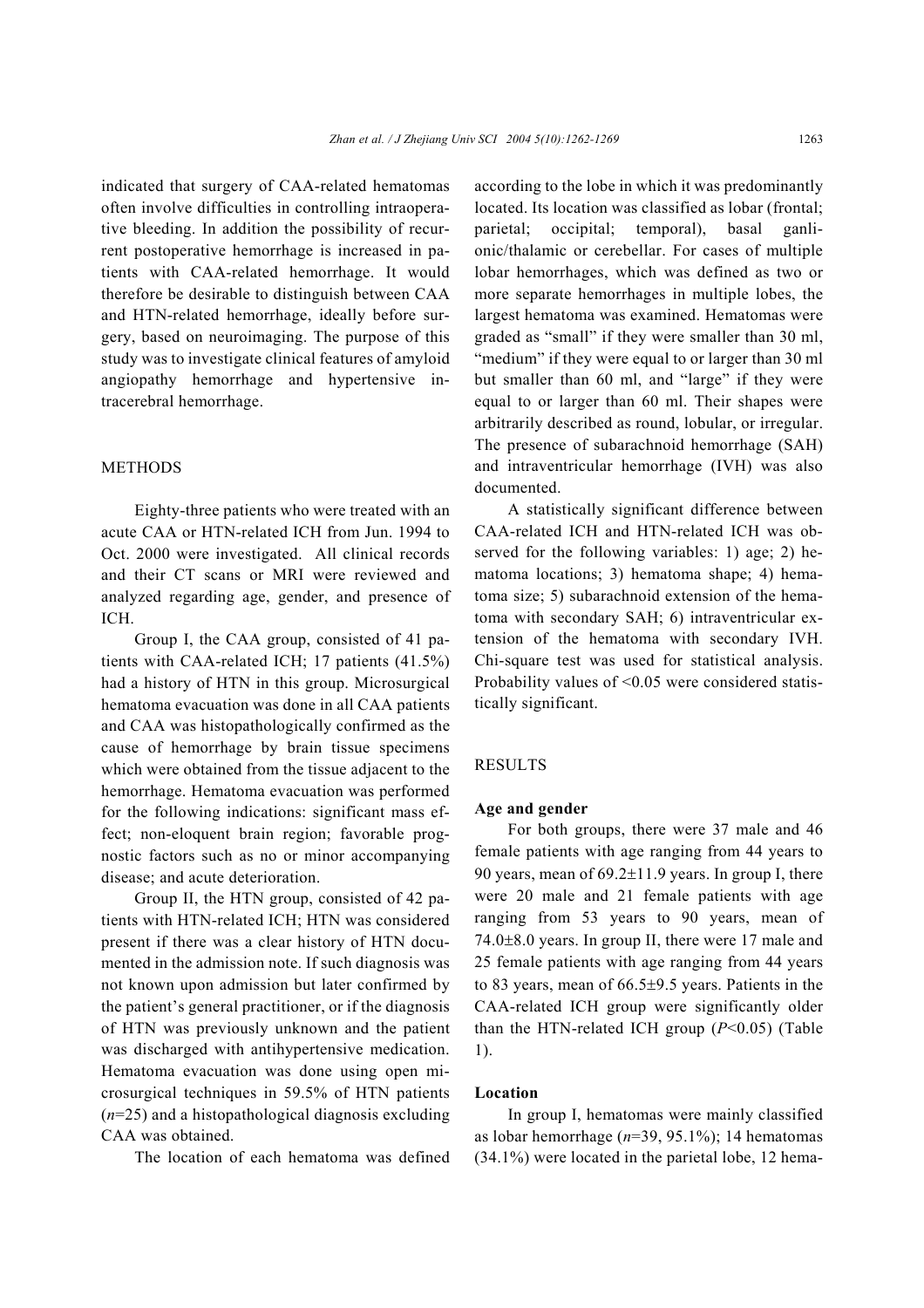| Age   | $40 - 49$         | $50 - 59$   | $60 - 69$    | $70 - 79$    | $80 - 89$    | >89        |
|-------|-------------------|-------------|--------------|--------------|--------------|------------|
| CAA   | $\qquad \qquad -$ | $2(4.9\%)$  | $10(24.4\%)$ | $20(48.8\%)$ | $8(19.5\%)$  | $1(2.4\%)$ |
| HTN   | $3(7.1\%)$        | $6(14.2\%)$ | $14(33.3\%)$ | $17(40.5\%)$ | $2(4.8\%)$   | -          |
| Total | $3(3.6\%)$        | $8(9.6\%)$  | 24 (28.9%)   | 37 (44.6%)   | $10(12.0\%)$ | $1(1.2\%)$ |
|       |                   |             |              |              |              |            |

**Table 1 Age distribution of CAA and HTN related ICH**

CAA=cerebral amyloid angiopathy; HTN=hypertension; ICH=intracranial cerebral hemorrhage

tomas (29.3%) in the occipital lobe, 7 hematomas  $(17.1\%)$  in the frontal lobe, 6 hematomas  $(14.6\%)$ in the temporal lobe. There were 2 cerebellar hematomas (4.9%). Seven of 41 CAA-related ICH (17.1%) presented as multiple lobar hemorrhage. In group II, hematomas were classified as lobar bleeding in 18 cases (42.9%). Eight of 42 cases (19.0%) were located in the occipital, 6 cases (14.3%) were located in the parietal lobe, 2 cases (4.8%) were located in the frontal lobe and the temporal lobe, respectively. Seventeen cases (40.5%) were found in the basal ganglionic and thalamic region. Cerebellar hematomas were seen in 7 cases (16.7%) in HTN-related ICH. There were significant more cases with lobar hemorrhage in CAA-related ICH than HTN-related ICH (*P*<0.05) and there were significant more cases with basal ganglionic and thalamic hemorrhages in HTN-related ICH than CAA-related ICH (*P*<0.05). There was no significant difference in cerebellar hemorrhages (*P*>0.05) between CAA and HTN-related ICH (Fig.1).

#### **Shape**

In CAA-related ICH, 17 cases (41.5%) were lobular compared with 5 cases (11.9%) in HIT-related



**Fig.1 Locations of CAA and HTN related HTN related ICH** 

CAA=cerebral amyloid angiopathy; HTN=hypertension; F= frontal; P=parietal; O=occipital; T=temporal; BG+TH=basal ganglionic and thalamic; CBL=cerebellar

ICH (*P*<0.05). In CAA-related ICH 15 cases  $(36.6\%)$  were irregular and 9 cases  $(22.0\%)$  were round. In HTN-related ICH, 22 cases (52.4%) were irregular and 15 cases (35.7%) were round. There was no significant difference in irregular and round hemorrhages between CAA group and HTN group (*P*>0.05) (Table 2).

#### **Size**

In CAA-related ICH, 6 cases (14.6%) were small, 14 cases (34.1%) were medium, and 21 cases (51.2%) were large. In HTN-related ICH, 17 cases (40.5%) were small, 12 cases (28.6%) were medium and 13 cases (30.9%) were large. There was a significant difference for small hemorrhages between group I and group II  $(P<0.05)$ . There was no significant difference for medium and large hemorrhages (*P*>0.05) between CAA and HTN (Table 3).

### **SAH and IVH**

In CAA-related ICH, SAH was seen in 26 patients (63.4%) compared to only 11 patients (26.2%) in HTN-related ICH. This difference was statistical-

| Table 2 Shape of CAA and HTN related ICH |              |              |               |  |  |
|------------------------------------------|--------------|--------------|---------------|--|--|
| Shape                                    | CAA          | <b>HTN</b>   |               |  |  |
| Irregular                                | $15(36.6\%)$ | $22(52.4\%)$ | 2.1; P > 0.05 |  |  |
| Lobulated                                | $17(41.5\%)$ | $5(11.9\%)$  | 9.3; $P<0.05$ |  |  |
| Round                                    | $9(22.0\%)$  | 15(35.7%)    | 1.9: P > 0.05 |  |  |
| Total                                    | 41           | 42           |               |  |  |

**Table 3 The size of CAA and HTN related ICH**

| Size                  | CAA          | <b>HTN</b>   |            |
|-----------------------|--------------|--------------|------------|
| Small:<30 ml          | $6(14.6\%)$  | $17(40.5\%)$ | $6.9125$ ; |
|                       |              |              | P < 0.05   |
| Medium: $\geq$ 30 ml; | $14(34.1\%)$ | $12(28.6\%)$ | $0.2997$ ; |
| $< 60$ ml             |              |              | P > 0.05   |
| Large: $\geq 60$ ml   | $21(51.2\%)$ | 13 (30.9%)   | 3.5239:    |
|                       |              |              | P > 0.05   |
| Total                 | 41           | 42.          |            |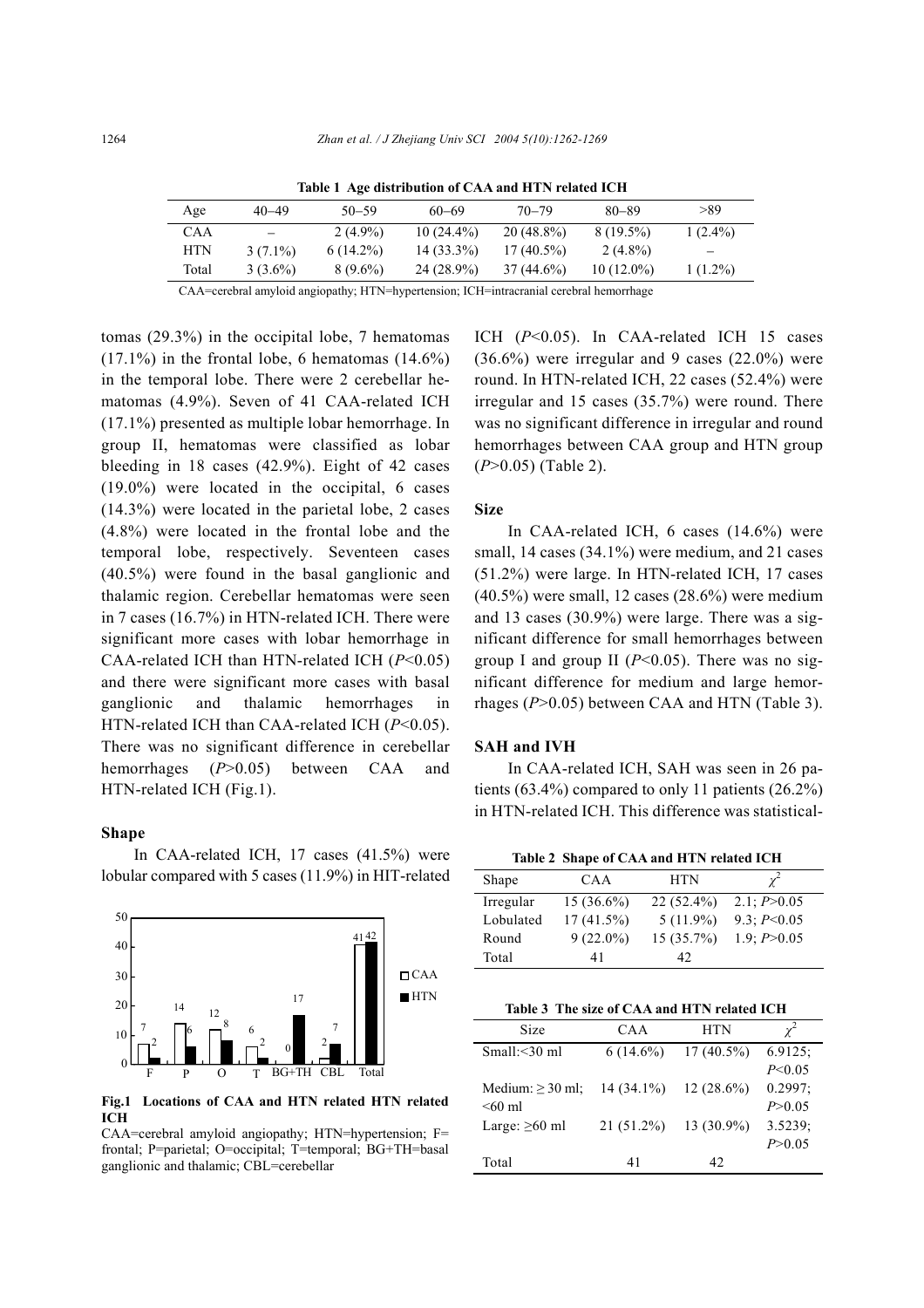ly significant (*P*<0.05). In CAA-related ICH all SAH cases were seen in lobar hemorrhage cases; 12 ICH were located in the parietal lobe, 8 in the occipital lobe, 3 in the temporal and 3 in the frontal lobe, respectively. We found no association between hematomas located in the basal ganglionic/thalamic regions or the cerebellum and SAH. In HTN-related ICH SAH cases, however, the locations of lobar ICH were: 3 in the occipital lobe, 2 in the parietal lobe, 1 in the temporal and 1 in the frontal lobe, respectively. Two ICH were located in the basal ganglionic/thalamic regions, and 2 in the cerebellum. In CAA-related ICH, IVH was seen in 10 patients  $(24.4\%)$ , and in 11 patients  $(26.2\%)$  in HTN (P>0.05). All IVH ruptured from lobar hemorrhages in CAA, six ICH were located in the parietal lobe, 2 in the temporal lobe, 1 in the frontal and 1 in the occipital lobe, respectively. In HTN-related ICH, no IVH originated from lobar hemorrhage, 8 cases ruptured from basal ganglionic /thalamic ICH and 3 cases ruptured from a cerebellar hemorrhage into the ventricular system.

Intraventricular hemorrhage in combination with a lobar hematoma was only seen in CAA, which for those cases made the diagnosis of CAA almost certain; however this combination only applied to a small fraction of patients. At the same time IVH in combination with a deep-seated (basal ganglionic/thalamic) hematoma was a clear indication for a HTN-related ICH. Once again this combination only applied to a small fraction of all patients (Table 4).

CAA is considered the third most common

DISCUSSION

cause of spontaneous intracerebral hemorrhage after HTN and subarachnoid aneurysmal hemorrhage. Itoh and Yamada (1997) demonstrated that among 101 cases with ICH found in 1000 consecutively autopsied cases, CAA-related ICH accounted for 10.9% of ICH. Based on evidence in the literature and based on our own series we established the characteristic features of ICH caused by amyloid angiopathy. These features, however, cannot be universally applied and the established criteria were probably not present in all cases. Lang (2001) showed that the overall average classification accuracy of five independent observers was 66.7% (range: 62.7%−69.9%). For this reason, we suggest that it is impossible to establish the diagnosis of CAA based on hemorrhage pattern interpretation alone. Histological examination of brain tissue obtained during surgery is still necessary to clearly establish the diagnosis of CAA-related ICH.

 The cases found in the literature are single case reports (Awasthi *et al.*, 1991; Wakai *et al*., 1992; Leblanc *et al.*, 1991). We are not aware of any reports of study which systematically addressed the clinical features of amyloiy angiopathy hemorrhage.

There were 20 male and 21 female patients with age ranging from 53 years to 90 years, mean of 74.0±8.0 years in 41 patients with CAA-related ICH and there were 17 male and 25 female patients with age ranging from 44 to 83 years, mean of 66.5±9.5 years in 42 patients with HTN-related ICH in our series. The mean age in CAA-related ICH was significantly older than in HTN-related ICH (*P*<0.05).

As we had expected, CAA-related ICH increased with age. Previous reports indicated that the incidence of ICH in patients with CAA increased

|            |              | <b>SAH</b>    |                      |              | <b>IVH</b>    |                   |
|------------|--------------|---------------|----------------------|--------------|---------------|-------------------|
| Location   | <b>CAA</b>   | <b>HTN</b>    |                      | <b>CAA</b>   | <b>HTN</b>    |                   |
| Lobar      | $26(63.4\%)$ | $7(16.7\%)$   |                      | $10(24.4\%)$ |               |                   |
| $BG+TH$    |              | $2(4.8\%)$    |                      |              | $8(19.1\%)$   |                   |
| <b>CBL</b> |              | $2(4.8\%)$    |                      |              | $3(7.1\%)$    |                   |
| Total      | $26(63.4\%)$ | 11 $(26.2\%)$ | 11.6359 ( $P<0.05$ ) | $10(24.4\%)$ | 11 $(26.2\%)$ | 0.0356 (P > 0.05) |

**Table 4 SAH and IVH associated with location of ICH**

SAH=subarachnoid hemorrhage; IVH=intraventricular hemorrhage; ICH=intracranial cerebral hemorrhage; CAA=cerebral amyloid angiopathy; HTN=hypertension; BG+Th=basal ganglionic and thalamic; CBL=cerebellar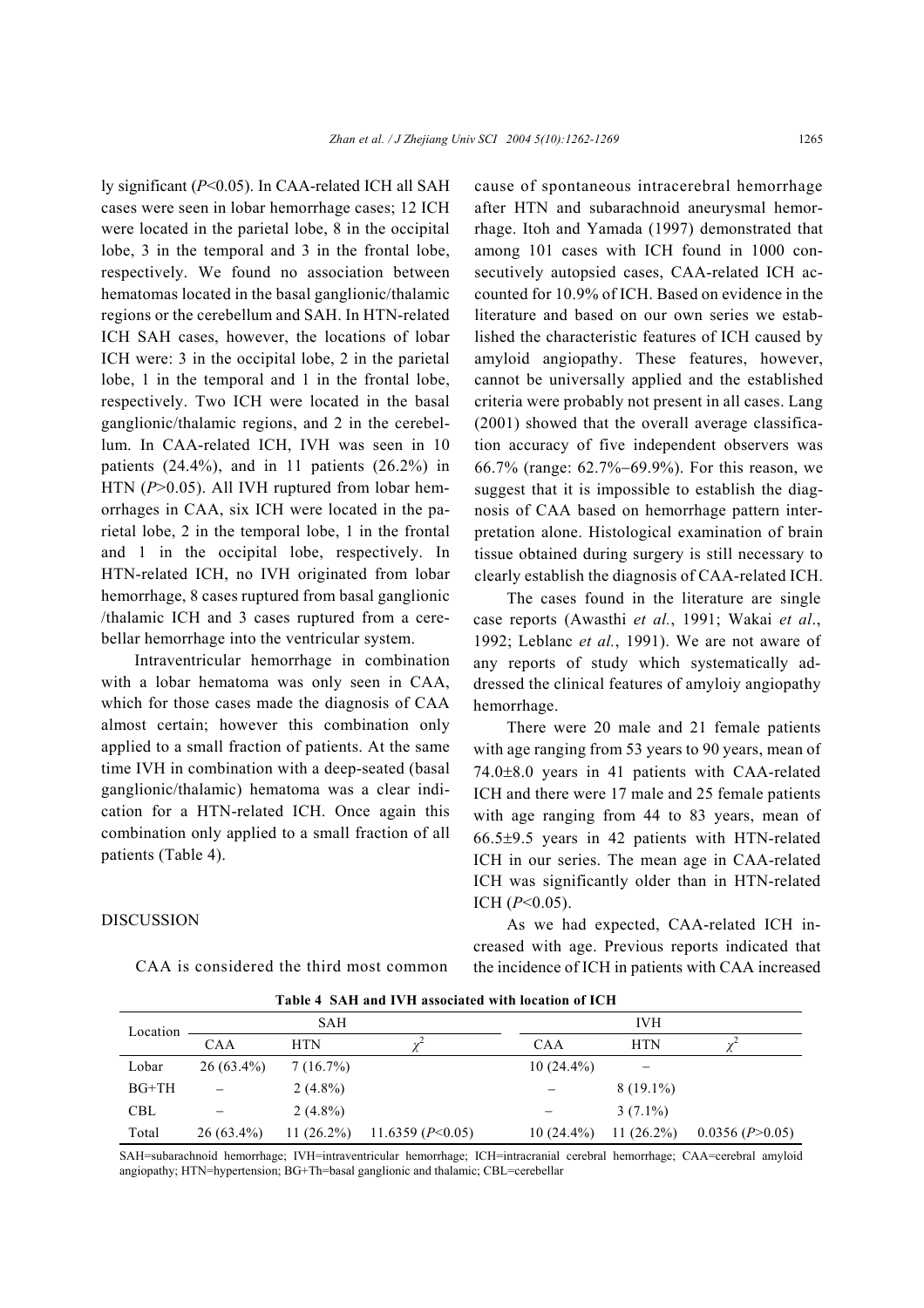after the age of 50 years. It had also been reported that 5% occurred in the seventh decade, 43% in the eighth decade, and 57% in persons over 90 years old (Leblanc *et al*., 1991; Itoh and Yamada, 1997). In our series all patients with CAA-related ICH were older than 50 years, 39 patients (95.1%) were older than 60 years, 29 patients (70.7%) were older than 70 years, 9 patients (22.0%) were older than 80 years and 1 patient (2.4%) was older than 90 years.

Vonsattel *et al*.(1991) found a mean age of 73.7 years in their series of 17 cases. Our series is comparable with regard to age (74.0 years±8.0 years) in CAA-related ICH. CAA is generally considered a disease of the elderly, it is noteworthy that it also occurs in sixty to seventy years old patients (Izumihara *et al*., 1999). In our series, 30 patients (73.2%) were sixty to seventy years old. For the HTN group we found a mean age of 66.5 years; 33 patients (78.6%) were older than 60 years, 19 patients (45.2%) were older than 70 years, 2 patients (4.8%) were older than 80 years; 31 patients (73.8%) were sixty to seventy years old.

In histopathologically proven CAA-related ICH, more than 30% of patients showed mixed microangiopathic change indicative of a combination of HTN and CAA. Izumihara *et al*.(1999) reported that fifteen of 37 patients with CAA-related ICH (41%) had a history of HTN. Seventeen of 41 patients (41.5%) with CAA-related ICH had a history of HTN in our series. Although in our series CAA was histopathologically confirmed as the origin of hemorrhage, HTN undoubtedly might be a contributing factor in causing hemorrhage in patients with CAA because different pathological mechanisms might be at work at same time.

Passero *et al*.(1995) demonstrated that the risk of rebleeding seemed to be high if the hemorrhage occurred at the junction of the gray and white matter, which is typically considered a site of hemorrhage in CAA, in particular when arterial HTN was poorly controlled. CAA-associated vascular changes such as fibrinoid necrosis (degeneration) and microaneurysm formation of cortical vessels, which were similar to changes found in hypertensive patients, were also involved in the development of CAA-related ICH. CAA-related changes in the media of the arteries could lead to a predisposition to microaneurysm formation or rupture.

Deposition of amyloid proteins in the vascular wall of the small subarachnoid and cortical arteries with secondary hyaline or fibrinoid degeneration of their walls may weaken the arterial wall, resulting in microaneurysm formation followed by rupture of the microaneurysm or of the already disintegrated artery itself. In some vessels, amyloid angiopathy and HTN fibrinoid degeneration coexist. HTN may increase the tendency to CAA-related hemorrhage. This overlap is probably one of the reasons why it is sometimes difficult to distinguish CAA from HTN-related ICH.

More specifically, multiplicity of hemorrhage, bilaterality, and repeated episodes also strongly suggest the diagnosis of CAA (Awasthi *et al*., 1991; Wakai *et al*., 1992; Hendricks *et al*., 1990). Multiple hemorrhage, which was defined as 2 or more separate hematomas in multiple lobes, account for 17.1% in CAA-related ICH. Two of 7 patients (28.6%) had bilateral hematomas in our series.

Deposition of amyloid in cerebral tissue occurs in three locations: 1) within neurons as a component of neurofibrillary tangles, 2) within the walls of leptomeningeal and cortical blood vessels, and 3) as an extension from the vessel wall into the brain parenchyma. Such conditions can coexist in the same patient and may be responsible for amyloid deposition within the walls of leptomeningeal and cortical blood vessels.

CAA predominantly affected the lobes while sparing the basal ganglia, thalamus, or brainstem, typically because the penetrating vessels supplying these structures were not involved in this vasculopathy. The hemorrhages usually located at the junction of the gray and white matter. CAA-related ICH (95.2%) were located in the lobes; such type of hemorrhage was most common in the parietal  $(34.1\%)$  and occipital  $(29.3\%)$  regions, less common in the frontal  $(17.1\%)$ , temporal  $(14.6\%)$  regions and cerebellar (4.9%) in our patients.

Although the localization of the hematomas in CAA usually excludes HTN as an etiological factor,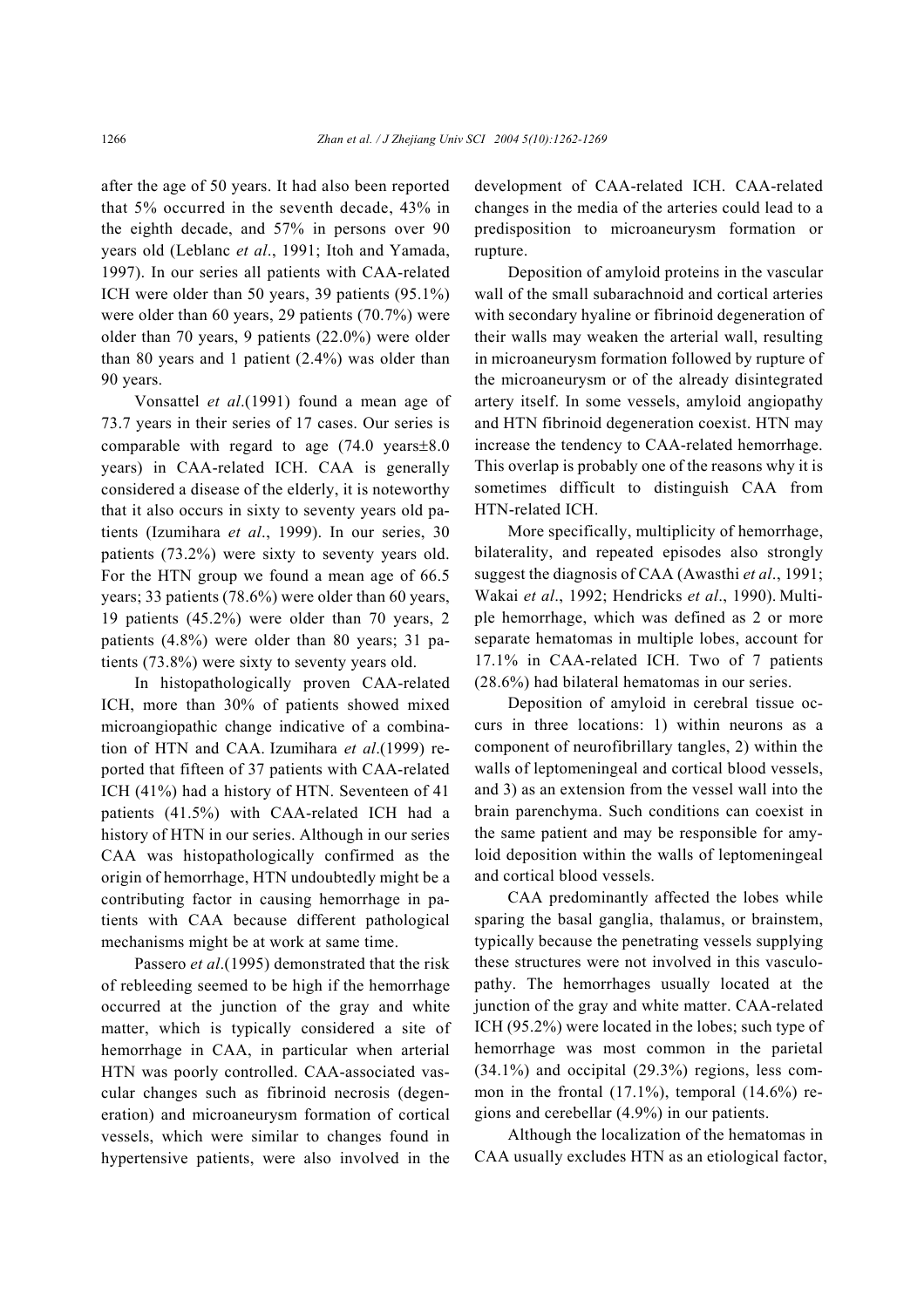studies dealing with HTN-related ICH demonstrated that the cause of lobar ICH was HTN in 20% to 48% of the patients (Kase, 1991).

Neau *et al*. (1997) reported that 11 of 17 patients (64.7%) with primary bleeding in lobar areas had HTN related ICH. Broderick *et al*.(1993) showed that the prevalence of HTN in ICH and that the contribution of HTN to ICH was similar in patients with lobar hemorrhages compared with deep hemipheric, cerebellar, and pontine hemorrhage. We found no difference in the prevalence of HTN between the different sites of ICH: the HTN-related hemorrhage showed lobar distribution in 42.9% of cases and affected the basal ganglia and thalamic region in 40.5%, and cerebellum in 16.7% of cases in our series. Lobar hemorrhage in HTN was most common in the occipital (19.0%) and the parietal (14.3%) regions, less common in the frontal and temporal (4.8%) regions.

Cerebellar hemorrhage in CAA-related ICH occurs only rarely, with less than 10 cases reported previously (Cuny *et al.*, 1996). In our series 2 patients (4.9%), who also had a history of HTN, had cerebellar hemorrhages in CAA.

In HTN, however, 16.7% had cerebellar hemorrhage in our series. Rupture of microaneurysms due to HTN in the deep small penetrating vessels may account for the location of the hemorrhage in the thalamus, putamen, or cerebellum. It is difficult, if not entirely impossible, to distinguish CAA-related ICH from HTN-related ICH on CT and MRI scans in cerebellar hemorrhages.

Previous reports pointed out that lobulated or irregularly shaped hematoma was a characteristic feature of amyloid angiopathy (Wakai *et al.*, 1992; Minakawa *et al.*, 1995; Itoh and Yamada, 1997). Our own data showed that 17 of 41 cases (41.5%) in CAA-related ICH had such features on CT or MRI whereas only 5 of 42 cases (11.9%) in HTN-related ICH had such statistically different features. Although there was a greater frequency of round and irregular shaped hematomas in HTN-related ICH, this was not a statistically significant difference.

There was a significant hematoma size difference between CAA-related ICH and HTN-related ICH. While the large and medium sized hematomas ( $\geq$ 30 ml) accounted for 85.3% of hematomas in CAA-related ICH, only 14.6% of such hemorrhages were small. In HTN-related ICH, however, the large and medium sized hematomas  $(\geq 30 \text{ ml})$  account for 59.5% while the small hematomas account for 40.5% of hemorrhages.

In the search for an explanation of these interesting findings, one might speculate that the amyloid protein which accumulates within the adventitia and tunica media replacing the contractile elements and producing a fragile and brittle wall may render such vessels prone to rupture. It is conceivable that replacement of such contractile elements interferes with their vasoconstrictory properties and, in case of sudden rupture, may lead to larger hematomas. Such deficient vasoconstriction might also contribute to possible secondary enlargement of the hematoma in CAA-related hemorrhage leading to a potentially lobulated shape.

In addition, it had been suggested that the endothelium of amyloid-laden vessels may be functionally deficient (Thomas *et al*., 1996). Such a deficient endothelium might fail to inhibit circulating plasmin and plasminogen activator, possibly leading to larger hematomas and, once again, to a potentially lobulated appearance.

Furthermore the replacement of collagen by amyloid in the subendothelial layer might interfere with platelet adhesion and aggregation because the amyloid accumulations might bind prothrombin as well as factors XII and IX, and interfering with their role in the hemostatic cascade (Ramsay *et al*., 1990). Contrary to such considerations, however, it has been argued that although the internal elastic lamina is frequently fragmented and split in patients with CAA, the endothelium itself is usually spared except in the most severe cases.

Several recent studies demonstrated that A4/β-protein accumulates in the affected cerebral vessel walls and damaged vascular smooth muscle and/or vascular endothelial cells, suggesting that it inhibits vascular contraction and/or platelet adhesion (Thomas *et al*., 1996; Behl *et al*., 1994).

Although we cannot prove that such particular circumstances apply to our own series there is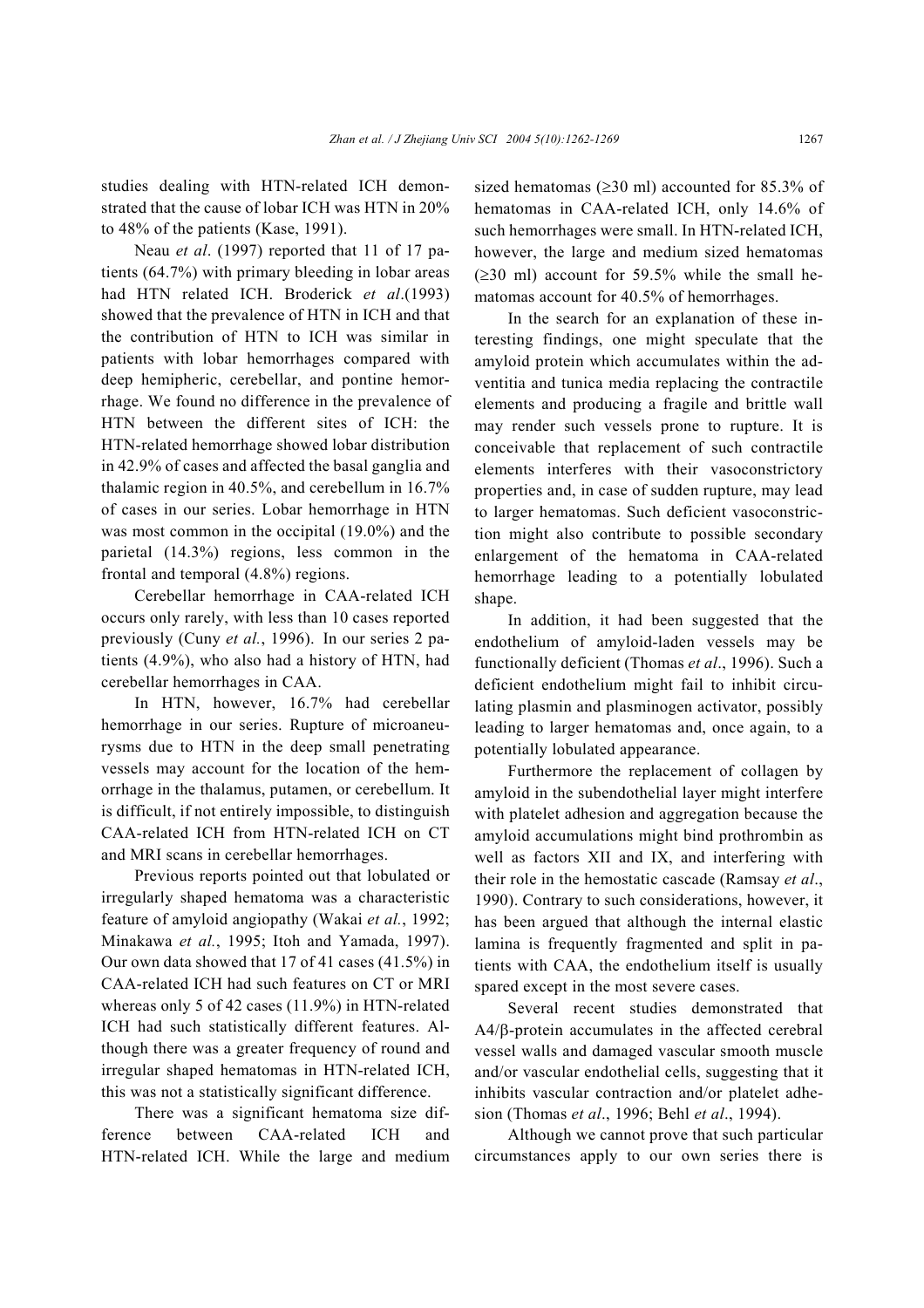reasonable evidence to substantiate an explanation why CAA-related ICH tended to be larger in size in comparison with HTN-related ICH and have a distinct lobulated shape and appearance.

SAH was frequently found in CAA-related ICH. Hemorrhage due to CAA is most commonly the lobar type and therefore easily ruptures into the subarachnoid space. On CT acute CAA-related ICH can have the characteristic appearance of a hematoma at the cortex-white matter junction with extension of blood into the subarachnoid, subdural, and intraventricular spaces. SAH which was initially seen on CT and MRI scans, and which was later confirmed during surgery is the most reliable indicator that the hemorrhage is caused by CAA. Other reports confirmed that secondary SAH from lobar hemorrhage was frequent in CAA-related ICH and that secondary SAH was almost constantly found on pathological examination. Yamada *et al.*  (1993) investigated the relationship between SAH and CAA to clarify the contribution of CAA to SAH in elderly individuals. Eleven of 23 patients (47.8%) with secondary SAH developed from CAA-related ICH. In these cases ICH developed in the following location: 5 in the temporal lobe, 3 in the frontal lobe, 2 in the occipital lobe, and 2 in the cerebellum. Six of 23 patients (26.1%) had secondary SAH developed from HTN.

In our series we found 26 of 41 cases (63.4%) with SAH on CT and MRI scans in CAA-related ICH. The locations of ICH were: 12 in the parietal lobe, 8 in the occipital lobe, 3 in the temporal and the frontal lobe respectively. Only 11 of 42 (26.2%) HTN-related ICH cases were SAH observed. Corresponding ICH were found as follows: 3 in the occipital lobe, 2 in the parietal lobe and cerebellum, respectively, 1 in the temporal and the frontal lobe respectively, another 2 in the basal ganglionic and thalamic regions. The frequency of SAH in CAA-related ICH was higher than that in HTN-related ICH (*P*<0.05). There were reports suggesting that secondary SAH was frequent in CAA-related ICH. The finding that CAA-related ICH was commonly associated with secondary SAH can be explained by the superficial location of CAA-related vascular pathology with fibrinoid necrosis and microaneurysm formations in the cortical arteries (Yamada *et al*., 1993). A high resolution CT scan with thin slice sections can detect the cortical involvement and SAH.

 A CAA-related ICH can also disrupt the white matter and rupture through the ependyma into the ventricular system. Izumihara *et al*.(1999) reported that 5 of 37 patients (13.5%) with CAA-related ICH had IVH and were defined as intraventricular rupture from lobar hemorrhage. In our series, 10 of 41 cases (24.4%) in CAA-related ICH were accompanied by secondary IVH defined as intraventricular rupture from lobar hemorrhage; almost the same frequency was found in HTN-related ICH (25.6%). The associated ICH was located as follows: 6 in the parietal lobe, 2 in the temporal lobe, 1 in the frontal and the occipital lobe respectively. In contrast all ICH with IVH in the hypertensive patients' group originated from either basal ganglionic/thalamic hemorrhage and or cerebellar hemorrhage.

This feature has so far not been mentioned in the literature and we would suggest that IVH rupture from lobar hemorrhage may be a characteristic feature of CAA-related ICH. It appears plausible to argue that because hematomas in CAA-related ICH are larger there is a very similar frequency of IVH in both groups although this cannot be definitely proven.

## **CONCLUSION**

Based on evidence in the literature and based on our own series, we have confirmed established characteristic finding of ICH caused by CAA and established new ones. The typical features of CAA-related ICH included CAA-related ICH increased with age, lobar hemorrhage, affecting mainly the lobar superficial areas, lobulated shaped hematoma, rupture into the subarachnoid space and the secondary IVH from lobar hemorrhage, multiplicity of hemorrhage, bilaterality, and repeated episodes. To some extent, these features may contribute to distinguish CAA from HTN related ICH.